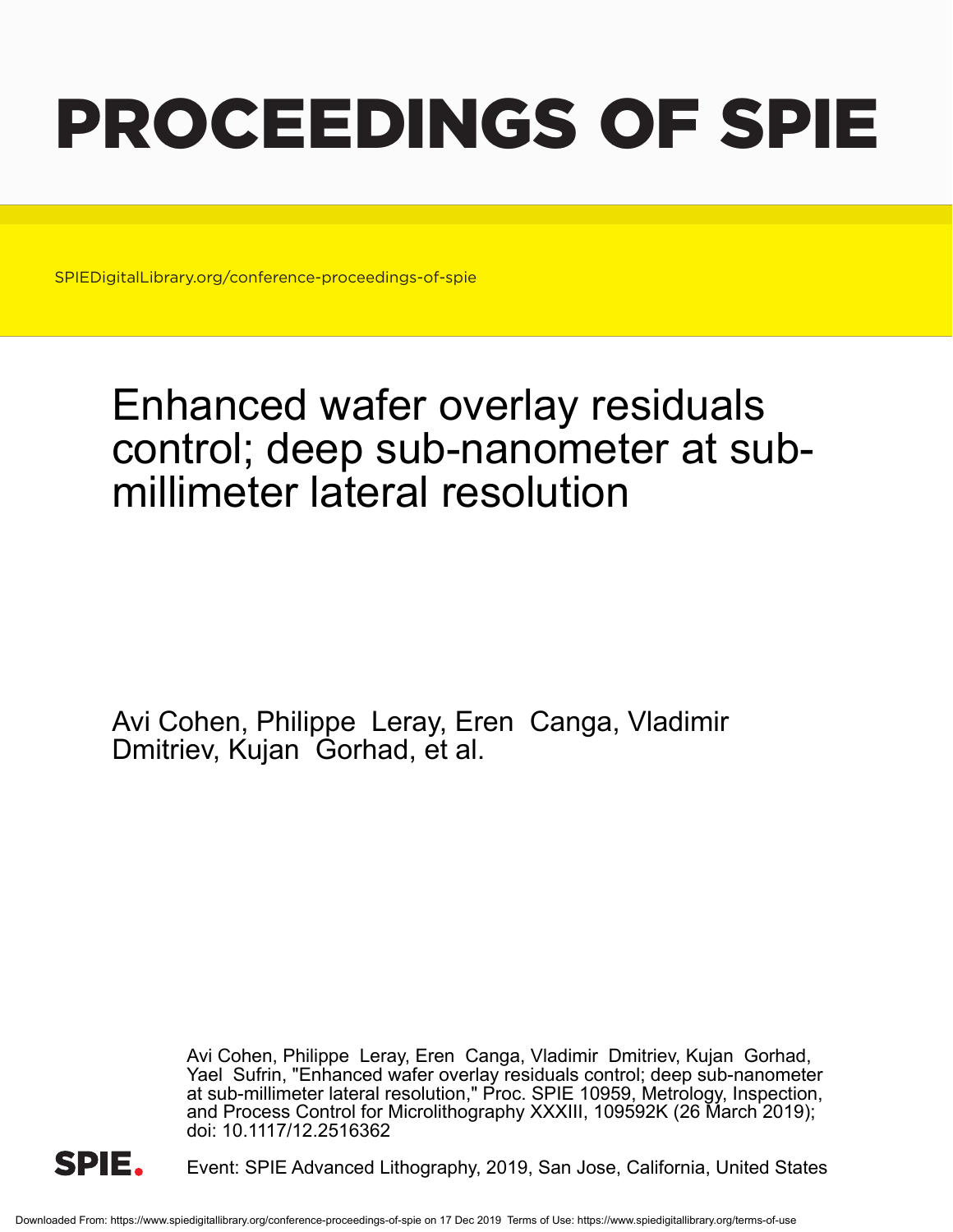### **Enhanced Wafer Overlay Residuals Control; Deep Sub-Nanometer at Sub-Millimeter Lateral Resolution**

Avi Cohen<sup>b</sup>, Philippe Leray<sup>a</sup>, Eren Canga<sup>a</sup>, Vladimir Dmitriev<sup>b</sup>, Kujan Gorhad<sup>b</sup> and Yael Sufrin<sup>b</sup>

a IMEC, kapeldreef 75, 3001 Heverlee, Belgium <sup>b</sup>Carl Zeiss SMT GmbH, Hadolev 3 Bar Lev Industrial Park, Misgav, Israel

#### **ABSTRACT**

The introduction of advanced technology nodes in deep UV (DUV) lithography (litho), involving multiple litho steps, has tightened the wafer on-product overlay specifications [1]. The industry trend already pushes the overlay requirements to the sub-nanometer regime (and so the mask registration requirements tightens as well). In the most general view, wafer on-product overlay errors are a combination of intra-field (within field) and inter-field (field-to-field) errors. A given litho layer intra-field overlay error includes several systematic sources, such as scanner lens-to-lens residuals and mask writer residuals. Parallel to the nodes and litho techniques advancing, the ability to accurately measure overlay at high lateral resolution have being successfully introduced, both at wafer and mask side.

The recent developments in scanner technology improved the ability to control intra-field overlay at high-order across the exposure field. However, this is still in several millimeter lateral resolution control ability at its best, leaving residual errors in the sub-millimeter to few millimeter regime without the ability to further suppress them to the target specification, nevertheless, not to the sub-nanometer magnitude.

In this work, we have empirically evaluated the ZEISS state-of-the-art mask tuning solution named ForTune ERC (Enhanced Registration Control). This solution is based on laser processing of the mask bulk by the ZEISS ForTune tool. It allows to suppress few nanometer overlay residuals (post the scanner best-can-do) down to deep sub-nanometer, all even at sub-millimeter sampling resolution (x1 wafer level) and low-to-high residuals modulating frequency.

For the sake of this study, we have used a dual-image mask to form one overlay signature at wafer side. Two wafers have been exposed prior to the laser-based tuning of the mask bulk; the wafers overlay error was measured and used as an initial overlay problem to begin with. A second exposure of two additional wafers was performed post the problemsolving by the ERC model and the consequent mask laser-based tuning. The pre/post wafers were then compared to examine the improvement in overlay at wafer side. CD uniformity (CDU) data has been collected as well, to confirm no degradation in CDU due to the ForTune ERC process.

The combination of this advanced method of intra-field control with high-order correction per exposure (CPE) by the scanner, provides an efficient co-optimized solution to tightly control the overlay of existing and future nodes at DUV litho.

**Keywords:** ERC, ForTune, Overlay, Registration, DUV, Mask, Laser, Lithography, Metal, Super Nova

#### **1. INTRODUCTION**

DUV litho processes get more and more demanding as technology nodes shrinks and as the high-volume manufacturing (HVM) is ramping up with today's layers generation. Specifically, with regards to overlay performance, the fight for every sub-nanometer fragment out of the overall (litho) residuals gets more and more attention. This, along with the evolvement of on-product overlay sampling strategies and metrology techniques advancing, finally allows pushing the layer-to-layer overlay to the sub-nanometer regime. In the most general way, at the moment that the intra field overlay

> Metrology, Inspection, and Process Control for Microlithography XXXIII, edited by Vladimir A. Ukraintsev, Ofer Adan, Proc. of SPIE Vol. 10959, 109592K © 2019 SPIE · CCC code: 0277-786X/19/\$18 · doi: 10.1117/12.2516362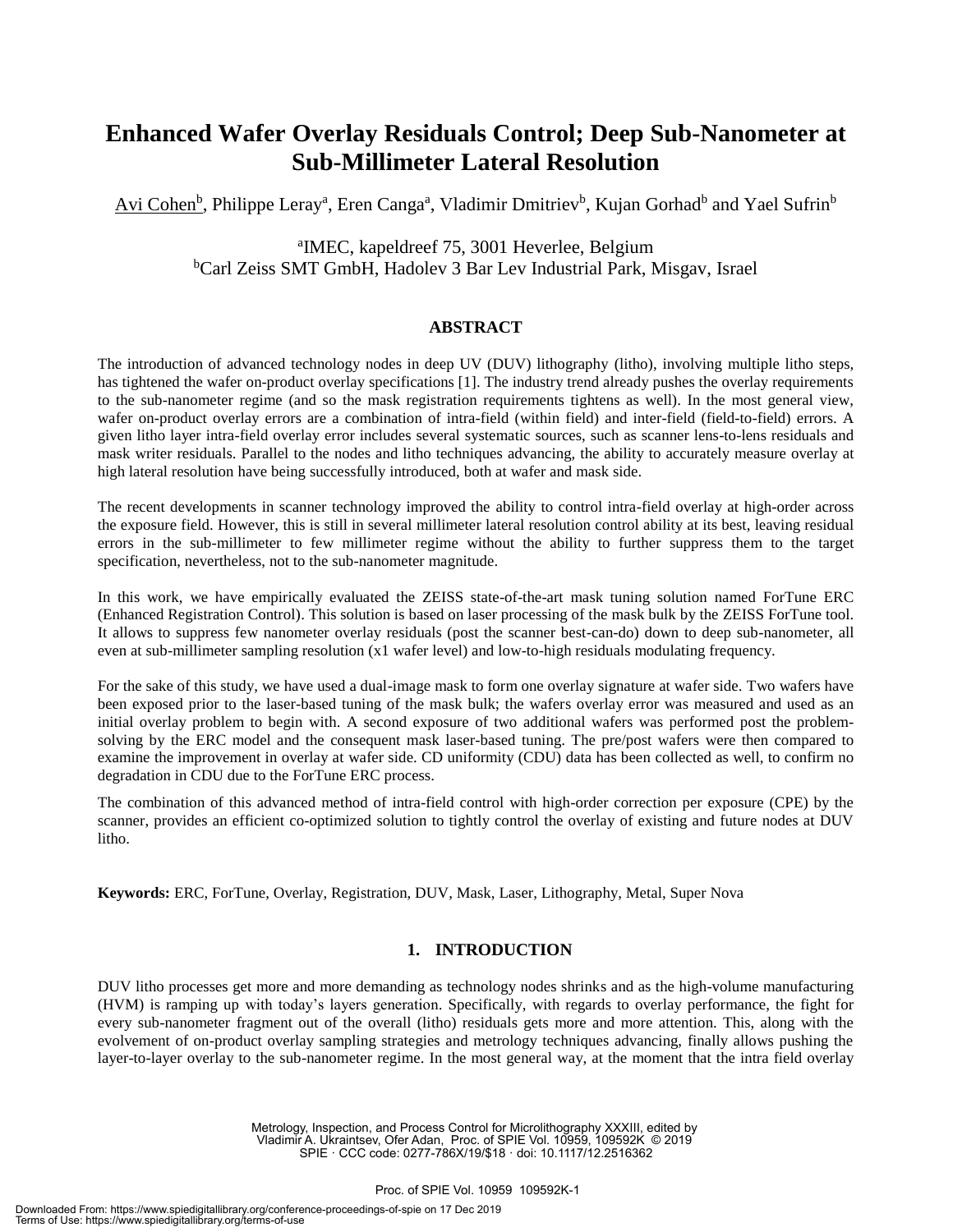problem has been sampled and well identified, the first level approach for suppression of residuals, depending on the problem magnitude and spatial frequency nature, may be:

- 1. Feed-backwards to the scanner and compensate using its different knobs
- 2. Manufacture new mask which counter compensate this problem

Those two are both valid and commonly used by integrated circuits (IC) manufacturers. However, in addition to the associated logistics, cost and long cycle time, along with other drawbacks in the HVM flow, they are both limited in spatial resolution and yield a limited residuals suppression rate, still leaving up to few nanometers overlay residuals. In this work we evaluated an alternative method; mask level tuning with laser acting on the mask bulk (glass) volume to control and suppress the overlay residuals down to sub-nanometer level at high (sub-millimeter) sampling resolution/spatial frequency as input. This method may act in a co-optimized approach with either #1 or #2 above (or both combined) to even further optimize workflow towards best productivity and device performance.

#### **1.1 Mask tuning; ForTune concept explanation**

The concept of mask (bulk) tuning by laser treatment has been discussed in detail in previous works [2, 3]. This technology, aka as RegC®, is a well-established HVM solution which is being used by advanced (IC) manufacturers for many years already. The ForTune system uses a pulsed laser to generate micrometer-sized deformation elements (aka pixels) inside the mask fused silica bulk. Those elements lead to a well-controlled and accurately predicted deformation of the bulk in a predefined direction and magnitude (forming "working mode"). The ForTune tool, being a state-of-theart system, is pre-calibrated to hold 4 fundamental working modes which allows 4 different fundamental deformation of the mask bulk and hence 4 different direction to displace the (attached-to-bulk) patterned absorber. Figure 1a illustrates how the laser beam is directed via the mask backside (absorber down) to be finally focused inside the mask bulk. Figure 1b shows top view image of deformation elements formed by this laser beam (2 examples). Figure 2 illustrates the 4 fundamental mask pattern/wafer overlay control directions.





Figure 1a. ForTune laser beam focused inside the mask quartz bulk Figure 1b.Top view of laser-formed micrometer sized

deformation element inside the mask bulk (2examples)



Figure 2. Illustration of the deformation elements (blue ellipse) and the associated direction of displacement in the mask absorber level (red arrows), forming 4 fundamental working modes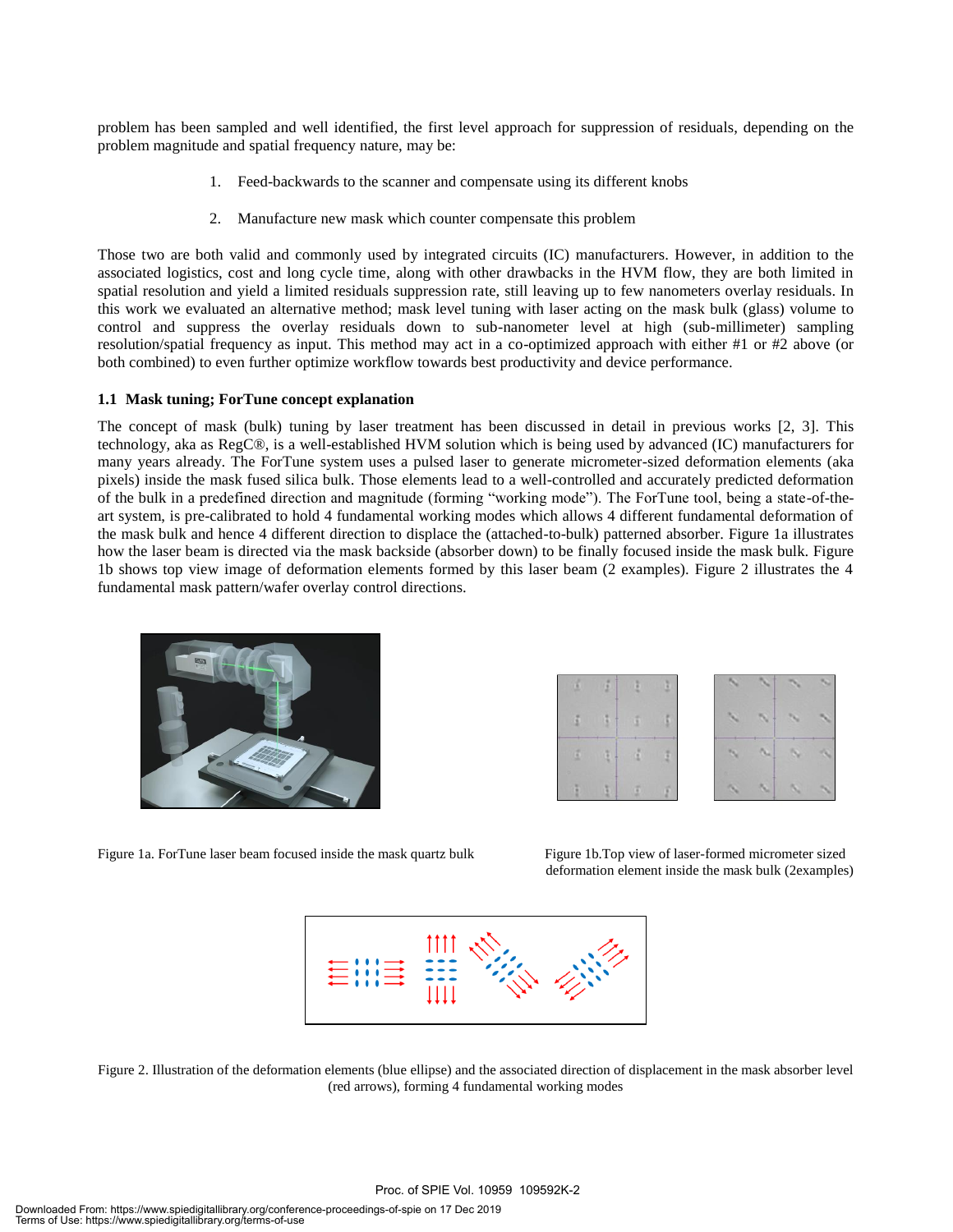#### **1.2 Enhancement to sub-nanometer residuals**

The image displacement properties of the four ForTune working modes are being considered by the ERC model when solving overlay problem residuals by physical model. The recently developed "Enhanced Registration Correction" model (ERC model) considers several aspects associated with both the laser process parameters and mask bulk parameters, which so far were neglected or only approximated. This enhancement, along with the utilization of much higher computational power over advanced computational engine (ZEISS FAVOR), allows controlling the problem residuals at sub-millimeter spatial resolution and with significantly improved accuracy. Consequently, the ForTune ERC process offers advanced laser beam control, accompanied by an enhanced problem-solving model, resulting in sub-nanometer overlay residuals at wafer level.

This solution works in co-optimization with the available scanners knobs to address overlay errors as been studied in previous work [4]. Its key target is to transform overlay non-correctable error (residuals) into a scanner-correctable error, leaving a suppressed overlay problem after the scanner compensation; Figure 3 illustrates this transformation flow. The ERC model is flexible with definition of the scanner compensation type, which needs to be considered per litho case (linear or higher-order polynomial compensation).



Figure 3. Wafer overlay residuals synthetic example, represented in mask level (A), Imposed image placement change to the mask as computed by ERC model and applied by ForTune process (B), Resulted scanner-correctable (overlay) error (C), Overlay residuals after mask tuning and litho steps (D).

#### **2. EXPERIMENTAL DETAILS**

#### **2.1 Goals**

This study focused on two key goals:

Goal 1: Demonstrate the ForTune ERC ability to reduce wafer overlay problem down to sub-nanometer residuals.

Goal 2: Confirm that there is no negative impact on the critical dimension uniformity (CDU)

As for goal 2, the concern relates to the properties of the deformation elements which slightly back-scatter light outside of the scanner pupil. This leads to minor dose reduction in relative to the dose level prior to the ForTune process. During standard preparation for exposure step, the scanner optimal dose is been adjusted to compensate for this effect. However, potential local variations in the back scattering of the pixels might cause local dose changes at wafer which in the end might negatively impact the CD uniformity (CDU), hence the ERC process is designed and controlled to have no impact on CDU ("CDU neutral"). For examination of this, CDU has been measured before and after the ForTune ERC process although the (overlay) solution is considering neutral effect on CDU in advance.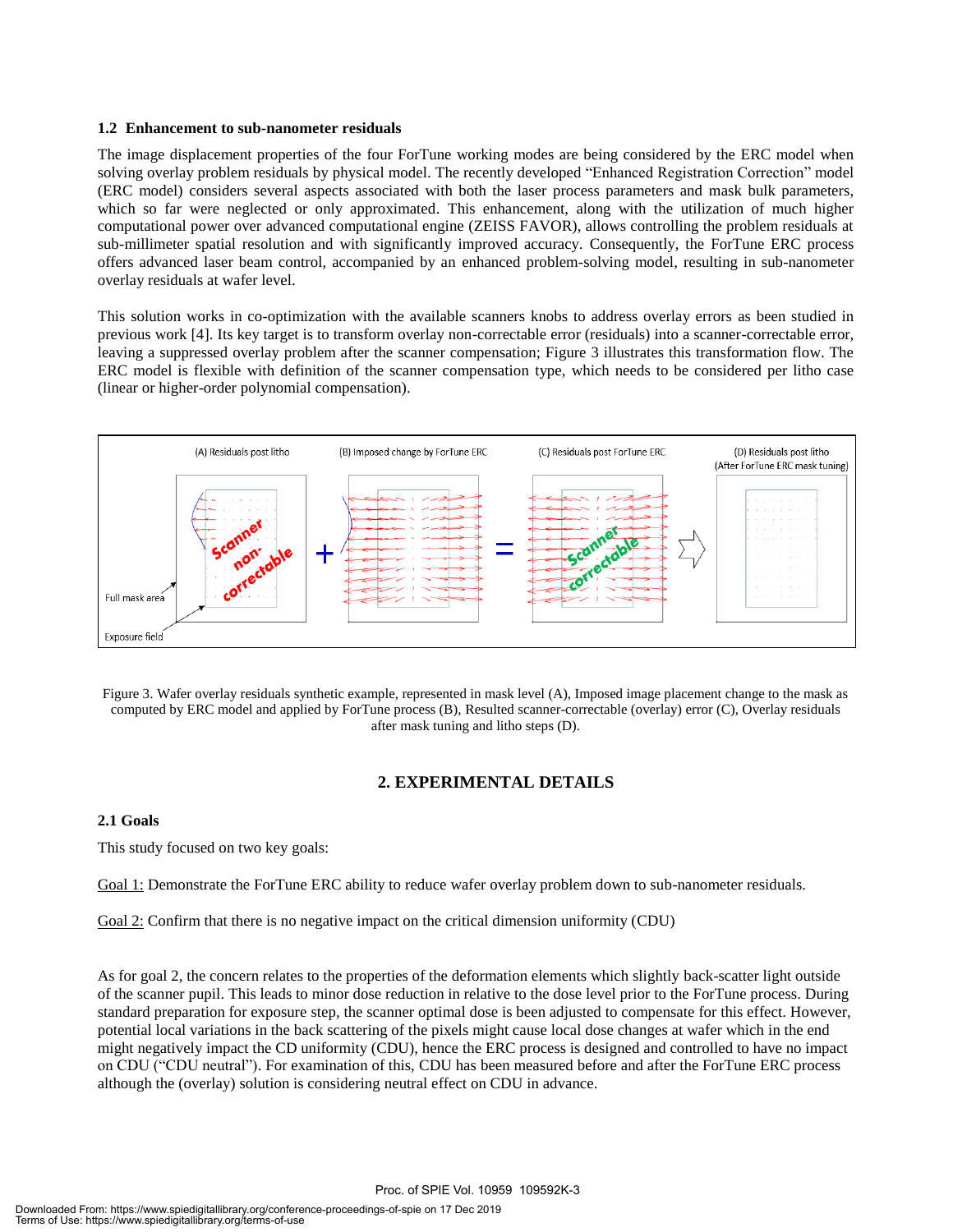#### **2.2 Workflow**

For the sake of this study, we have used a dual-image (bottom, top) mask (see Fig. 5) to form one overlay signature at wafer side. The demonstration in this study consists of the following steps:

- a. Expose bottom image over 4 wafers; A, B, C and D
- b. Expose top image over 2 wafers; A and B
- c. Measure pre-overlay (top-to-bottom image) over wafers A and B and pre-CDU (top image)
- d. Compute ERC solution for the pre-overlay residuals (c)
- e. Run ForTune ERC process to apply the solution (d) over the mask
- f. Expose top image over 2 wafers; C and D
- g. Measure post overlay (top-to-bottom image) over wafers C and D and post CDU (top image)
- h. Analyze overlay pre (c) versus overlay post (g) to examine goal 1
- i. Analyze CDU pre (c) versus CDU post (g) to examine goal 2

As for overlay measurements, 22 exposure fields were measured in each step (pre (c) and post (g)) consisting of 11 scan up direction and 11 scan down direction fields (representing a sub set out of standard HVM wafer exposure case). Overlay residual signature for the ERC solution (d) has been generated out of the average of the 22 exposure fields, same practice has been repeated for post overlay residual signature generation (g). As for CDU error, 10 fields have been averaged for pre (c) and 10 for post (g) process analysis. Figure 4 illustrates these experimental steps (a-i) in a block diagram.



Figure 4. Overview of this study workflow

#### **2.3 Test mask and wafer metrology**

The mask used in this study is a standard 6" quartz 6% attenuated phase shift mask (without pellicle) containing two images that are used in DUV (193nm) immersion lithography. Each image size is 104mm x 64mm, the image centers are located at  $\pm 34$ mm on Y-axis with respect to center of the mask plate. The bottom image, Metal 1A, is used to pattern the first layer and top image, Metal1B, is used to pattern the second layer for a Litho-Etch-Litho-Etch (LELE) process forming pattern of 48 nm pitch targeted to be 24 nm CD trenches. Figure 5 shows an overview of the dual image mask layout (Cr side up orientation). This mask is used in back end of line (BEOL) processes and contains a large number of metrology targets for CD and overlay measurements.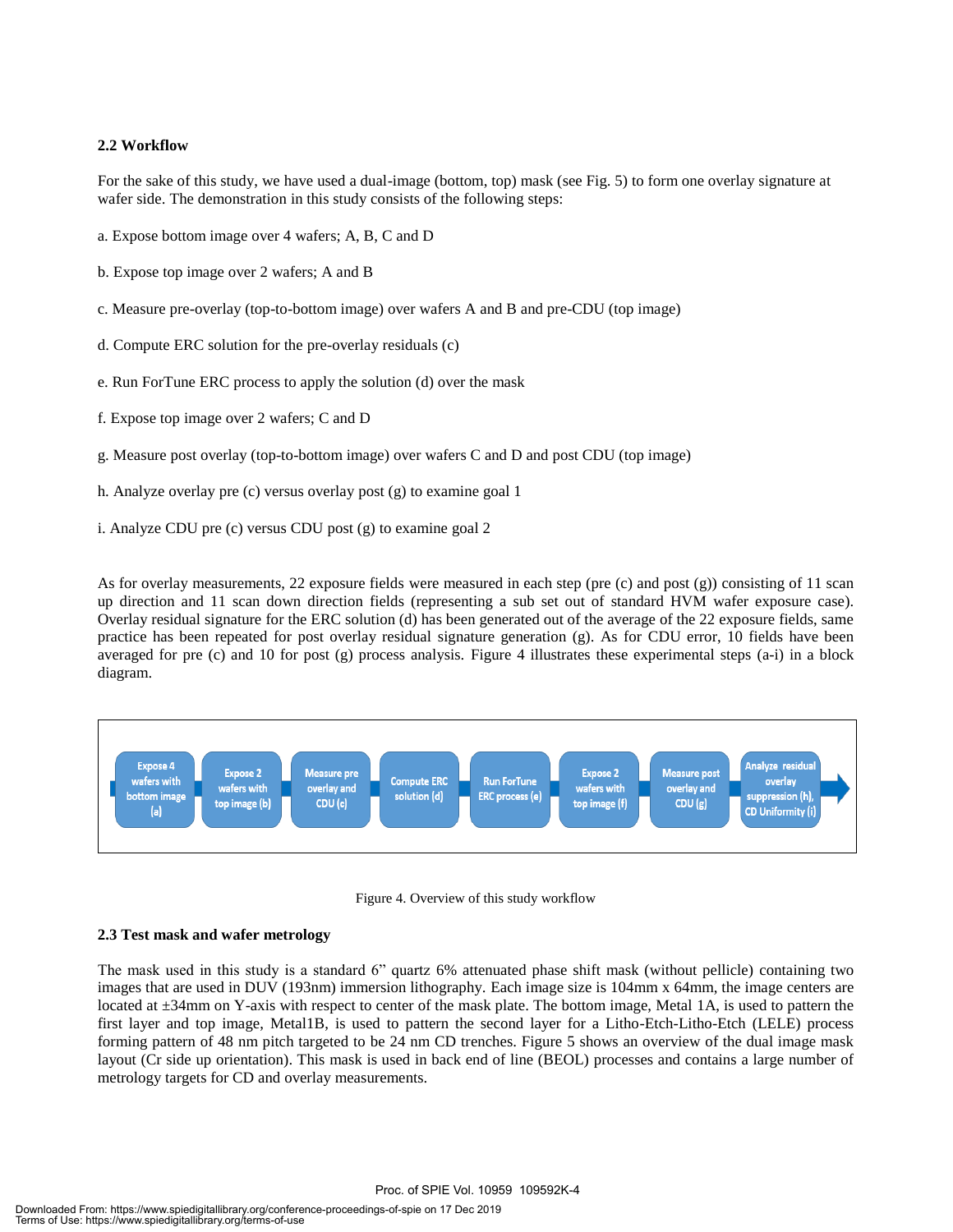

Figure 5. Overview of the dual image mask layout used in this study (Cr side up orientation)

Four 300 mm Si wafers were prepared for this study. IMEC SuperNova2 process stack which consists of seven different stack deposition for metal-1 (M1) patterning was used. Figure 6 shows the schematic representation of the stacks and process flow. The process contains two lithography steps. After the stack deposition, M1A image was exposed by using ASML 1970i TWINSCAN scanner. All the lithography steps were performed by using same chuck to avoid chuck to chuck variation. M1A image was etched into 20 nm hard mask oxide layer. The bottom grating for the overlay targets were defined to achieve a CD of 24 nm in this layer. The last step of the process is M1B image exposure where the top grating is patterned at 38 nm CD trench in the 85 nm resist. The bottom and top gratings were separated by 40 nm Spinon-Glass (SoG) and 100 nm Spin-on-Carbon (SoC) layers.



Figure 6. Schematic representation of the lithography process flow.

The overlay measurements were performed on ASML Yieldstar-250D, a diffraction-based overlay (DBO) metrology tool. An interlaced design of µDBO overlay targets in the size of 16µm x 16µm were chosen to perform overlay measurements. Figure 7 shows an image of such overlay target design. The target contains horizontal and vertical gratings with a pitch of 600 nm.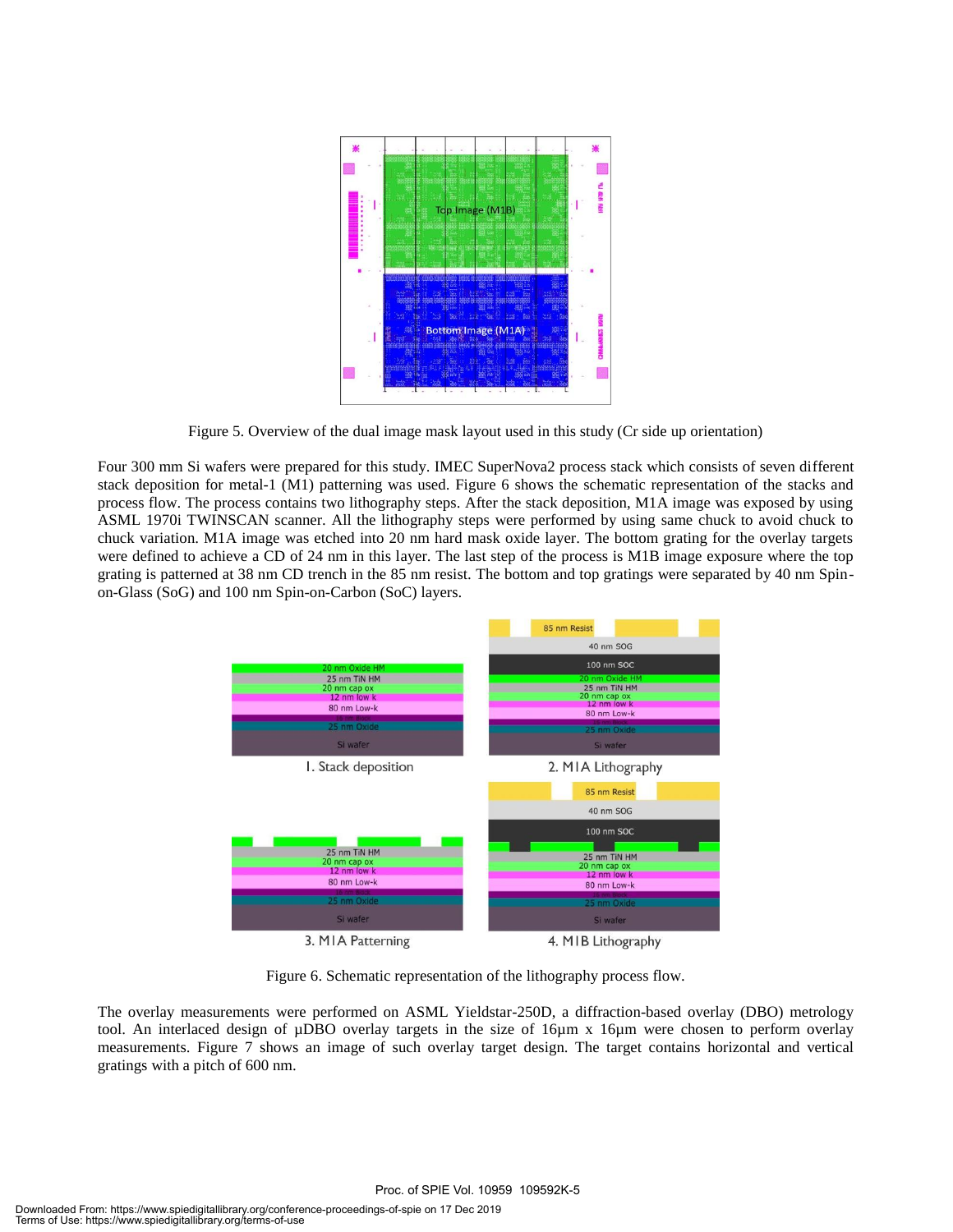

Figure 7. Image of the interlaced  $\mu$ DBO overlay target.

A high density of sampling scheme has been defined for measurements to monitor along the slit overlay variations. 70 overlay targets were distributed through slit direction in 4 slits structure, forming 280 intra-field measurement points with 0.37 mm step in X and 3.18-mm step in Y (x1), measured over 22 fields. The fields were selected considering scan up (11) and scan down (11) directions during the exposure. Figure 8 shows wafer spread map and intra-field sampling scheme for the overlay measurements.



Figure 8. Wafer-spread sampling scheme (22 fields) used for overlay measurements, 280 (4x70) points per field.

CD measurements have been done on an anchor feature, which consists of lines and spaces. The pitch of the lines is 96 nm and width is 24 nm. The anchor feature is located 50  $\mu$ m away from the  $\mu$ DBO overlay target. The CD measurements were performed on Hitachi CG6300 automated CD-SEM tool after M1B lithography to examine if there were any effects of the mask laser-based tuning on wafer CD. Same sampling scheme as overlay measurements were used except for the number of sampled fields which was reduced to 10 (5 scan-up, 5 scan-down) due to measurement time considerations.

#### **3. RESULTS**

#### **3.1 Overlay residuals reduction (Goal 1 results)**

Figure 9 shows the wafer overlay residuals (formed by top-to-bottom mask image) plots at mask level (x4) before and after the ForTune ERC process under scanner standard linear compensation. This demonstration showed further suppression of the overlay problem beyond the scanner best-can-do by  $\sim$  50% down from  $> 1$  nanometer to  $\sim$  0.5 nanometer (x1) residuals in this studied case. Looking at the per-row direction of overlay error it seems that some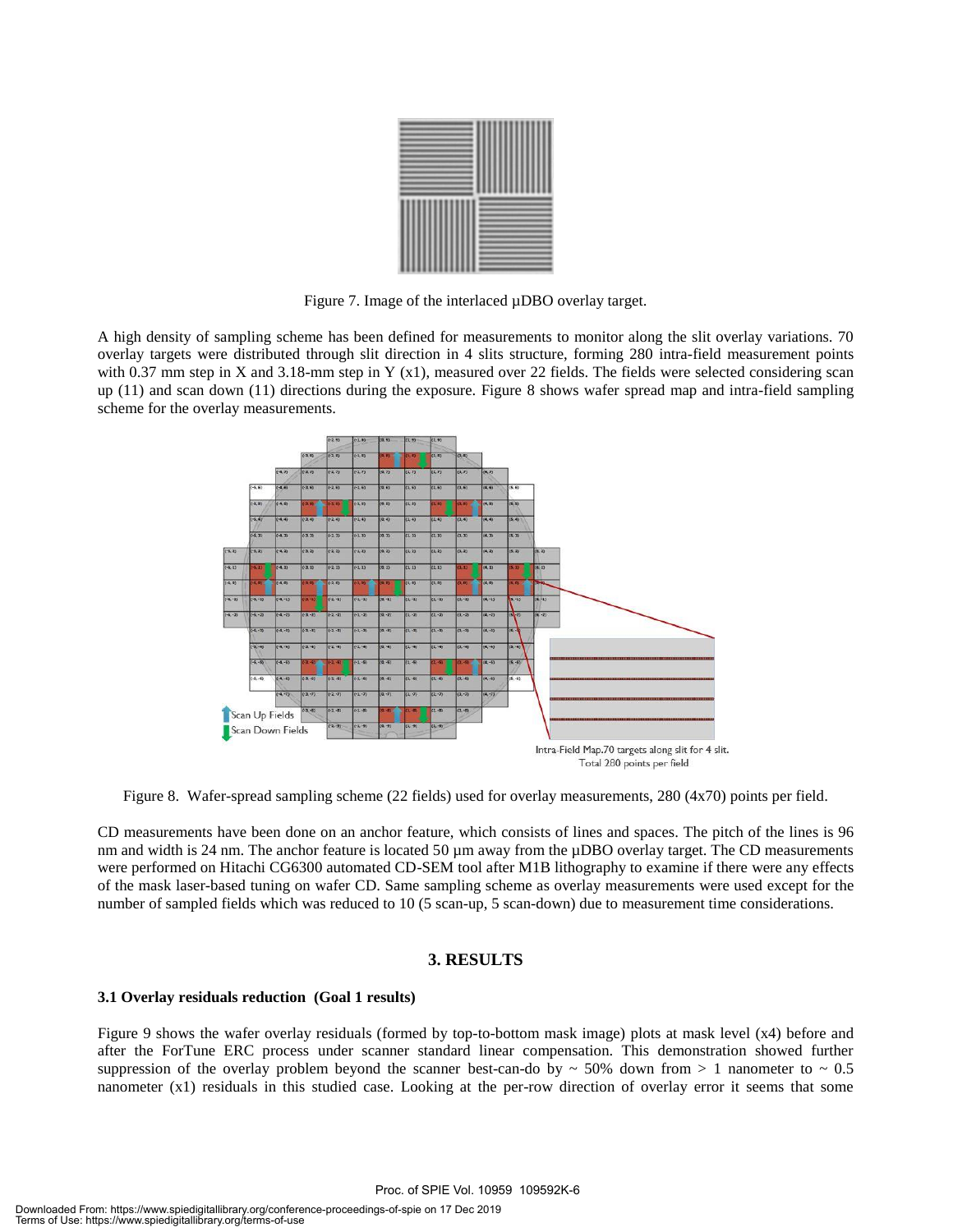overshoot occurred in this demonstration (change in the error Y direction between before and after process). This is due to lack of process calibration step in this demonstration. Overcoming this kind of overshoot is possible by running onetime process calibration per HVM environment, leading finally to even better suppression of the overlay residuals.



Figure 9. Overlay residuals before ForTune ERC (A), after ForTune ERC (B) and statistics (C)

Furthermore, despite the dense sampling (0.37 mm step in X at wafer level), it seems that this process has nicely controlled the overlay residuals even at locations with direction-contradicting error, exhibiting high spatial variance (frequency) of the problem to begin with. Figure 10 shows an example of several locations (selected out of figure 9 plots) with direction-contradicting error (before process) which have been suppressed and are now direction-similar as well.



Figure 10. Overlay residuals before ForTune ERC with high spatial frequency (brown) and suppressed (magnitude and frequency) after ForTune ERC (blue)

#### **3.2 Neutral effect on CDU error (Goal 2 results)**

In order to examine if there are mask tuning process related effects on CDU error, the sampled 10 exposure fields were averaged to demonstrate preprocess CDU error on top layer (M1B) litho. The same practice has been repeated on M1B litho for the post mask process. The difference of post-to-pre CD in each location (280 intra field locations) was then plotted against the slit direction shown in mean-to-target representation (see Fig. 11). Obviously, this CD difference was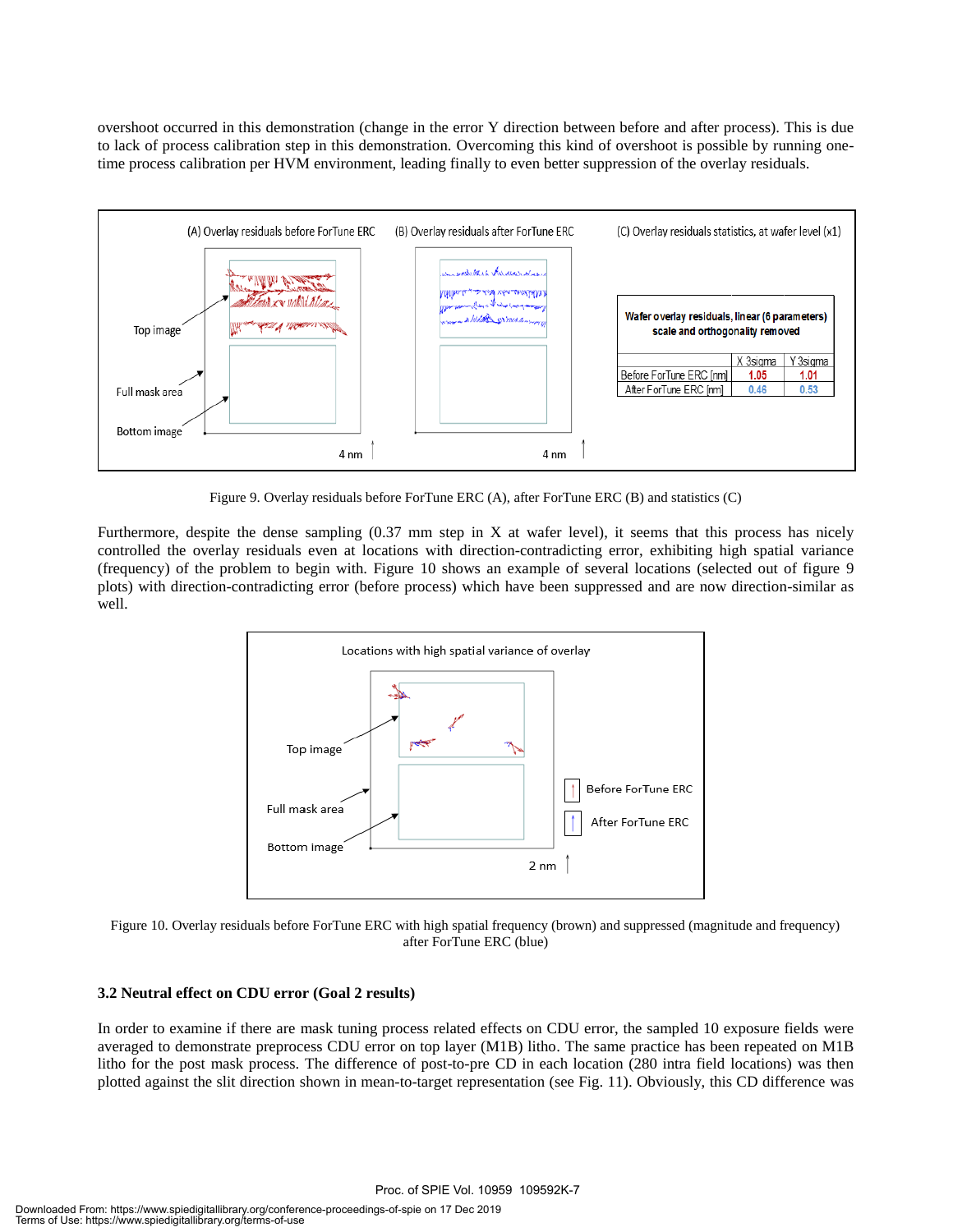expected to be different from zero due to the litho and metrology inherent repeatability, hence, the examination of the CD difference was done under these repeatability boundaries. Each single location repeatability was defined as 3-sigma over 10 fields; A representative repeatability boundary has been computed as square root of the pre and post CD measurement average repeatability (over 280 locations). Figure 11 shows the CD difference along the slit direction examined under the repeatability boundaries. Overall, considering the repeatability boundaries there is no observable change in CDU residuals due to the mask tuning process.



Figure 11. CD difference against litho and metrology repeatability

#### 4. **DISCUSSION**

In this work, we have studied the new Enhanced Registration Correction Process (ERC) which allows further reduction of overlay residuals down to sub-nanometer regime by mask tuning. The discussed process acts complementary to the litho scanner knobs and offers performance beyond the scanner best-can-do. The enhancement in overlay suppression is achieved by adding one more process step to the standard litho steps at HVM; mask tuning by laser which is being fed backwards with the overlay residuals at wafer side. This essentially saves the need for mask re-manufacturing as well.

This extra step, which typically takes a few hours to run in an automated way from solution computation until mask return to HVM line, may suppress few nanometers overlay residuals down to sub-nanometer. All at wide low-to-high spatial frequency variance of the overlay error magnitude and direction and in dense sampling schemes as demonstrated in this work.

This mask tuning technology synergy with production lines and lack of side effects have been studied several times in the past by end users, prior to introduction in HVM several years ago [5]. In this work we have demonstrated neutral effect on CDU while applying this well controlled ForTune ERC process to the mask bulk. The combination of this advanced method of intra-field control with high-order correction per exposure (CPE) by the scanner, provides an efficient co-optimized solution to tightly control the overlay of existing and future nodes at DUV litho.

#### **5. CONCLUSIONS**

The recently released ForTune ERC process has been demonstrated to achieve sub-nanometer overlay residuals at wafer side, showing  $\sim$  50% suppression of the residual error in this demonstration with no observable impact on CDU. This method offers enhanced overlay residuals suppression beyond the scanner best-can-do or other alternative approaches such as mask re-writing.